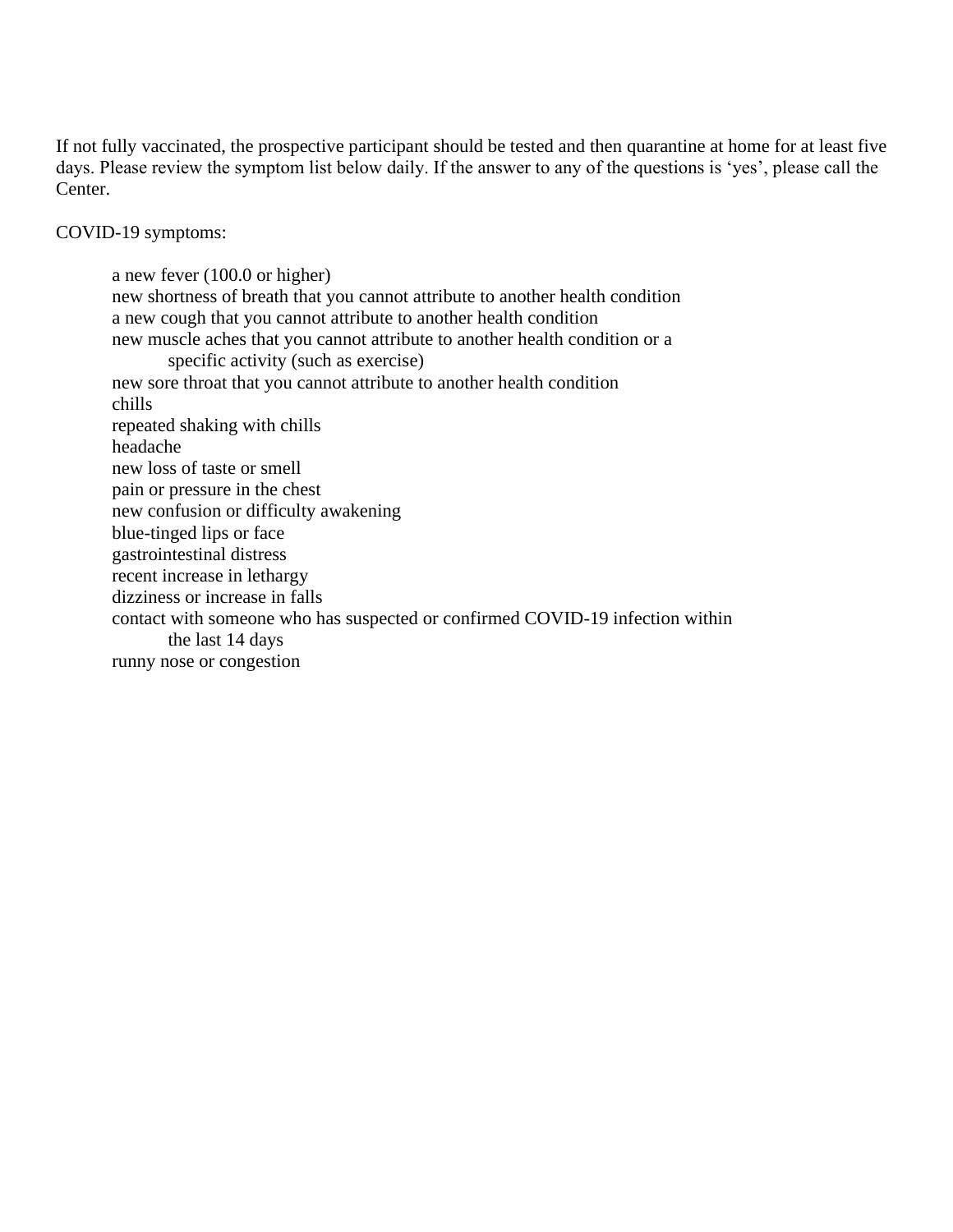

# **Enrollment Information**









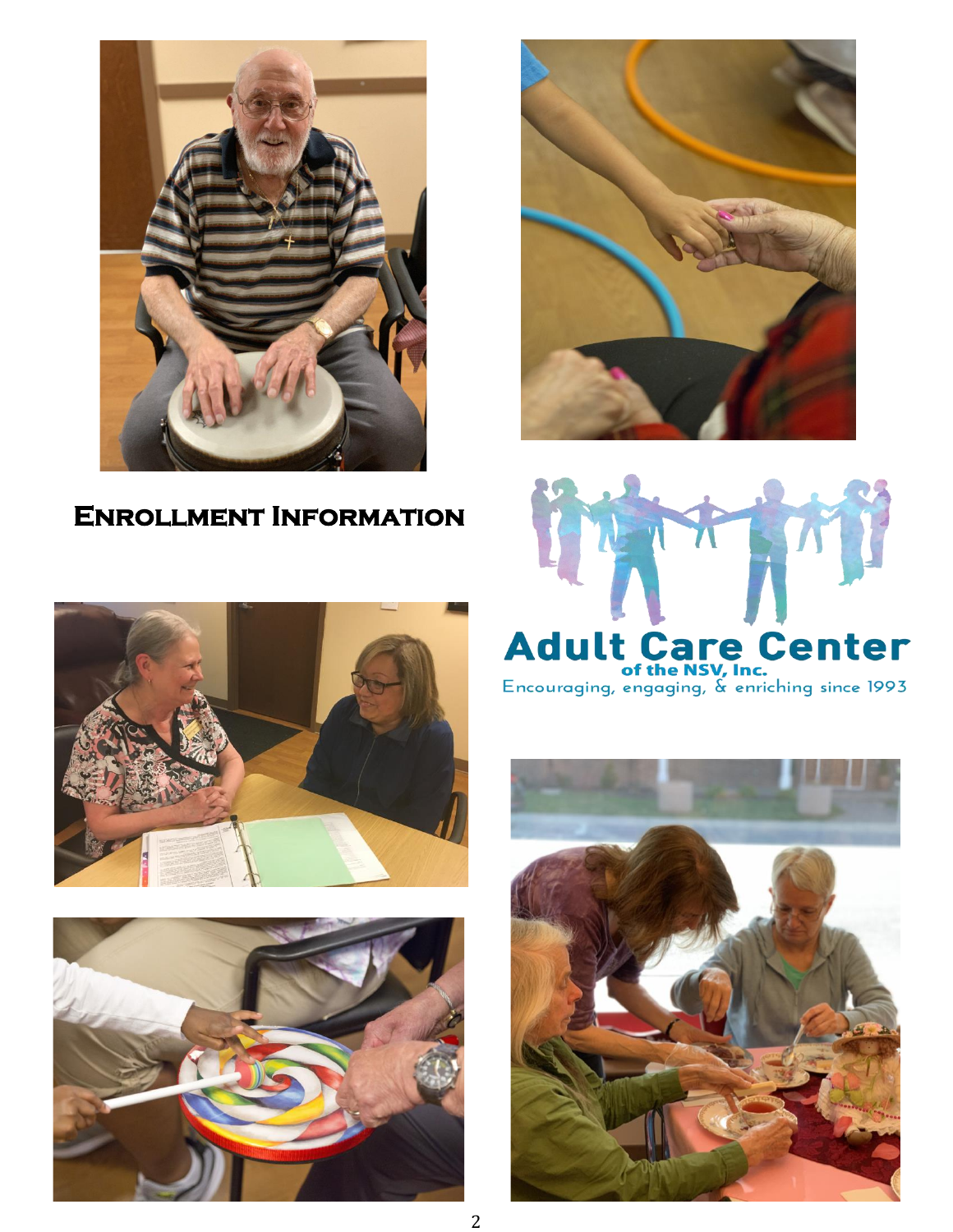**411 N. Cameron Street Winchester, VA 22601**



#### **www.adultcarecenter.net**

We are excited to have an opportunity to introduce you to the Adult Care Center and to all the benefits that adult day health services can offer you, your loved one, and your family. The Adult Care Center of the Northern Shenandoah Valley offers a vibrant day program for those experiencing conditions affecting memory and independence. As the area's only adult care and day health services program, the center seeks to engage, enrich, and encourage clients while supporting caregivers who want to keep loved ones in their homes and active in the community for as long as possible.

Since 1993, the center has positively impacted the lives of hundreds of families in the Valley, but their greatest impact is on the clients served. Clients benefit from research-supported programs that stimulate interest, encourage activity and movement, and provide opportunities for socializing with others.

We've included a wide range of information in this packet that we believe will help you make informed decisions, but we want to emphasize that **we are available to you to answer questions** and provide additional information you may find beneficial. Please don't hesitate to call us at 540-722-2273. We're here for you.

Warm Regards,

Katie Devolites, Executive Director

P.S. Check us out on social media to get a glimpse into our day-to-day happenings. Please "like" us on Facebook (search for "Adult Care Center of the NSV"). You can also find us on Pinterest by searching for "Adult Care Center," on Twitter (@ACCoftheNSV), and on Instagram (adultcarecenter).

The Adult Care Center of the Northern Shenandoah Valley, Inc. is guided by the leadership of its board of directors, which includes the following individuals:

**Honorary Board Members:** Bill Armstrong, Charles Harris, Julie Reed, Florine Sempeles, Chris & Diane Shipe, J.J. Smith

**Board of Directors:**, Tess Newcome, MS Applied Behavioral Analysis President; Linda Shimer, MA CCC-SLP, Vice-President; Christopher Francis, MSN, Treasurer; Rosalie Lewis, MSN, MS, RN, FCN, Secretary; Joyce Casey; Ann B. Colson, RN, CCRN, BSN; Dr. Mariecken Fowler, Neurologist; Dr. Rebecca Morrison, Psychologist; Janet Murphy; Jeannie Shiley, NHA, CASP; Varina (Vee) Tavenner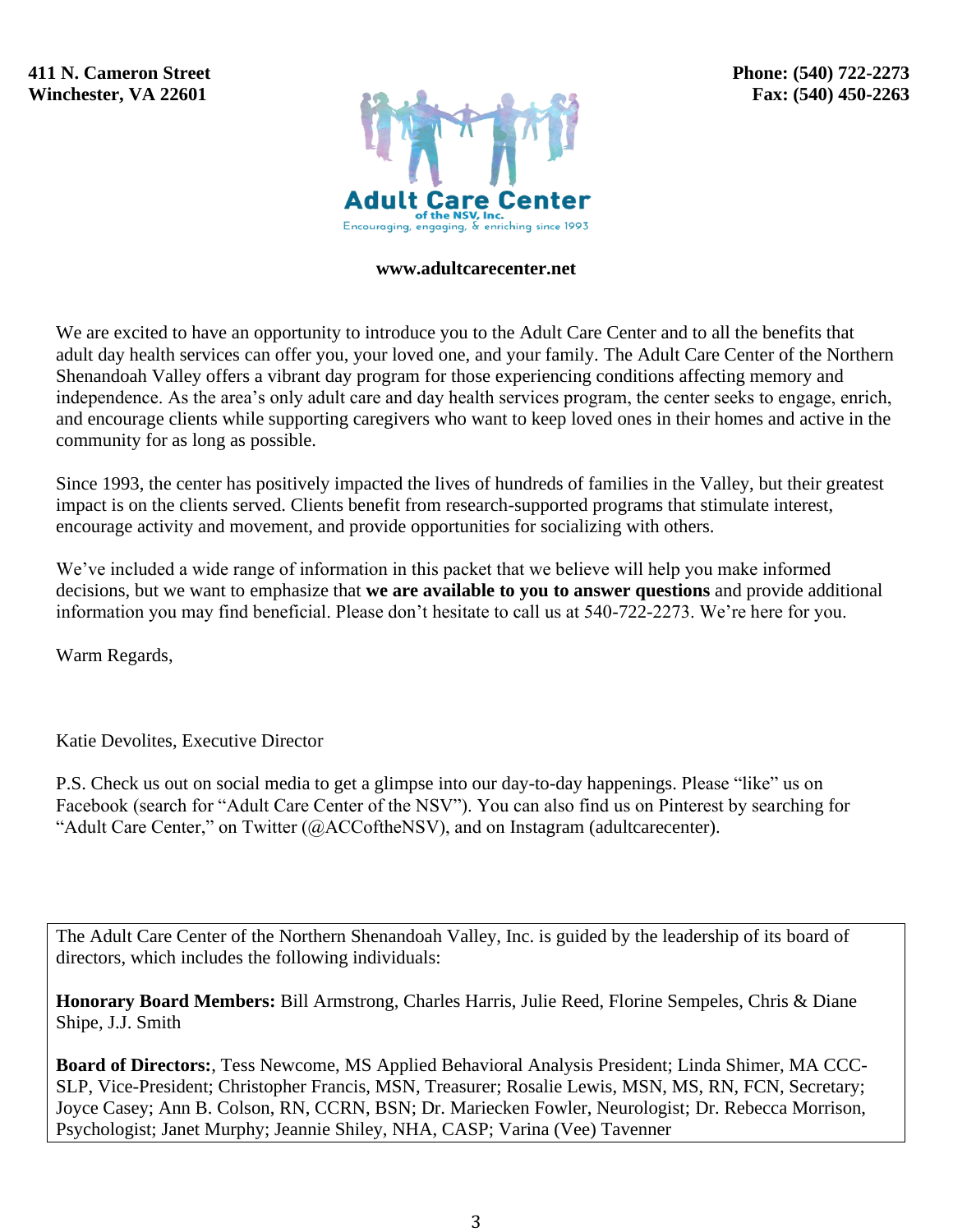# **Table of Contents**

# **Section One:**

- 1. About The Adult Care Center
- 2. Activities
- 3. Hours of Operation & Fee Schedule
- 4. Frequently Asked Questions

# **Section Two:**

1. Application for Enrollment

# **Appendix:**

1. Closures (Calendar)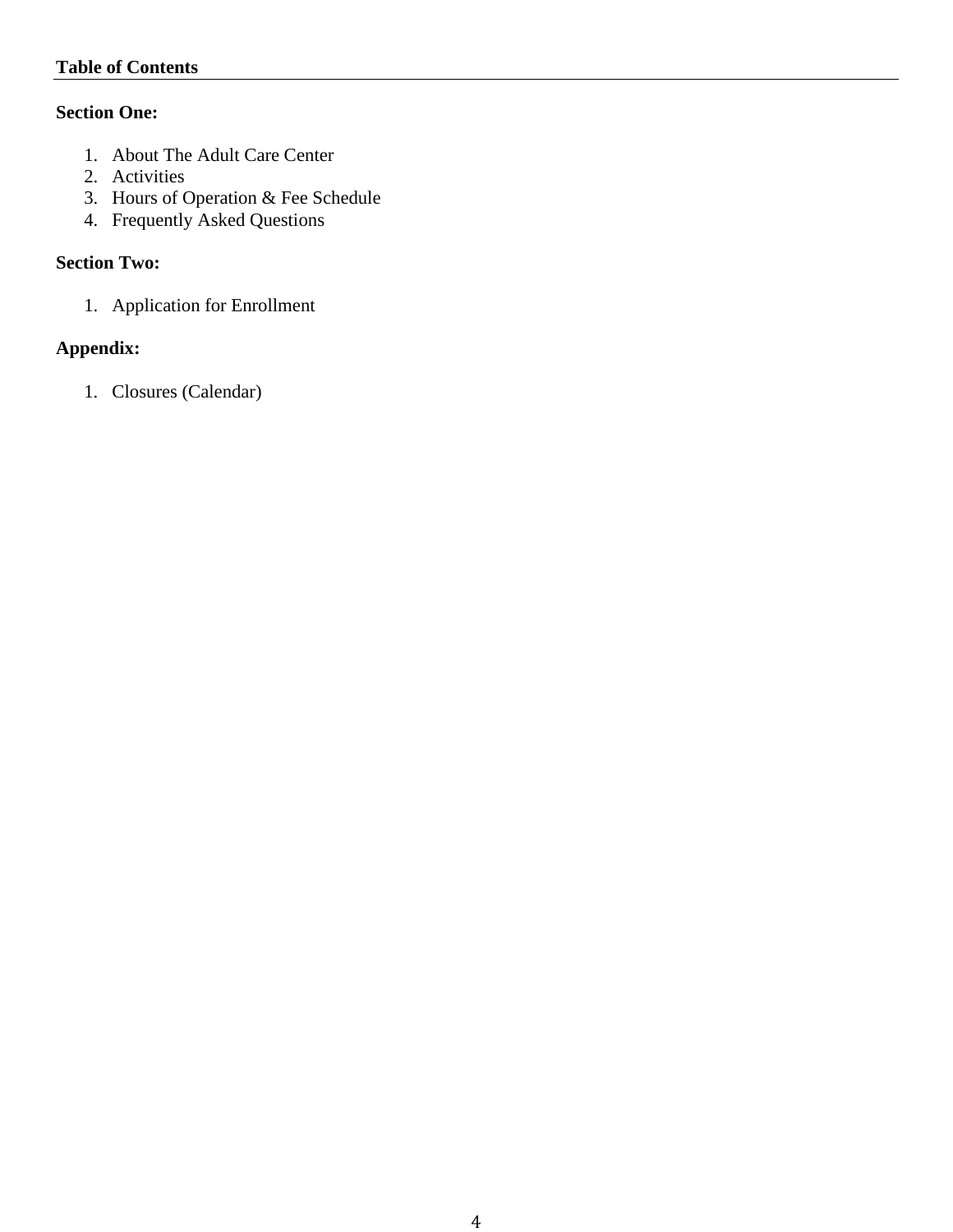# **Section 1.1: About The Adult Care Center**

The Adult Care Center of the Northern Shenandoah Valley offers a vibrant day program for those experiencing conditions affecting memory and independence. As the area's only adult care and day health services program, the center seeks to engage, enrich, and encourage clients while supporting caregivers who want to keep loved ones in their homes and active in the community for as long as possible.

From mornings spent painting or participating in music therapy to afternoons playing a live-action version of "The Price is Right" or lounging in the flower garden under a canopy tent, clients benefit from a wide range of research-supported programs that are designed to keep participants moving, thinking, feeling, and living well. Additionally, participants benefit from the continual, discrete health monitoring that occurs around the clock.

The center has been serving clients and supporting their caregivers since 1993. Throughout that period, hundreds of families have been impacted by their work. They were pioneers then, offering a service to help caregivers keep their loved ones at home—and out of nursing facilities—for as long as possible. Today, the foundation of innovation in programs and quality in care remains true.

# **In short, we are:**

- A licensed facility offering a day program for adults who are coping with physical and/or cognitive challenges that necessitate supervision and assistance;
- A center staffed by trained and qualified personnel, including a registered nurse who monitors each participant's health and well-being;
- And a place where participants enjoy a variety of therapeutic, mentally stimulating recreational activities that are planned and executed by a professional and compassionate team every day.

# **We provide:**

- Individualized care plans that are based on the medical, health, and social needs of each participant;
- Compassionate and vigilant care for participants with incontinence;
- Continual medical monitoring and documentation by the registered nurse on staff;
- Supervised administration of medications;
- Monthly weight, blood pressure, pulse, and respiration rate evaluations;
- Therapeutic walking assistance;
- Glucose monitoring;
- Assistance with personal care needs;
- A healthful and balanced lunch served every day;
- Nutritious snacks provided at mid-morning and mid-afternoon breaks;
- And much more.

# **We serve:**

- Adults with memory loss and varying forms of dementia;
- Adults with early-onset, mild, and later stages of Alzheimer's Disease;
- Adults with physical limitations due to stroke or advancing age;
- Adults with Parkinson's Disease;
- Adults who require supervision or assistance with personal care needs;
- And adults who may benefit from a safe and engaging environment and a warm, encouraging setting.

The Adult Care Center is excited to serve you. The next few pages provide information you'll need as you make decisions concerning the care of your loved one. Please call us if you have further questions. We look forward to serving you.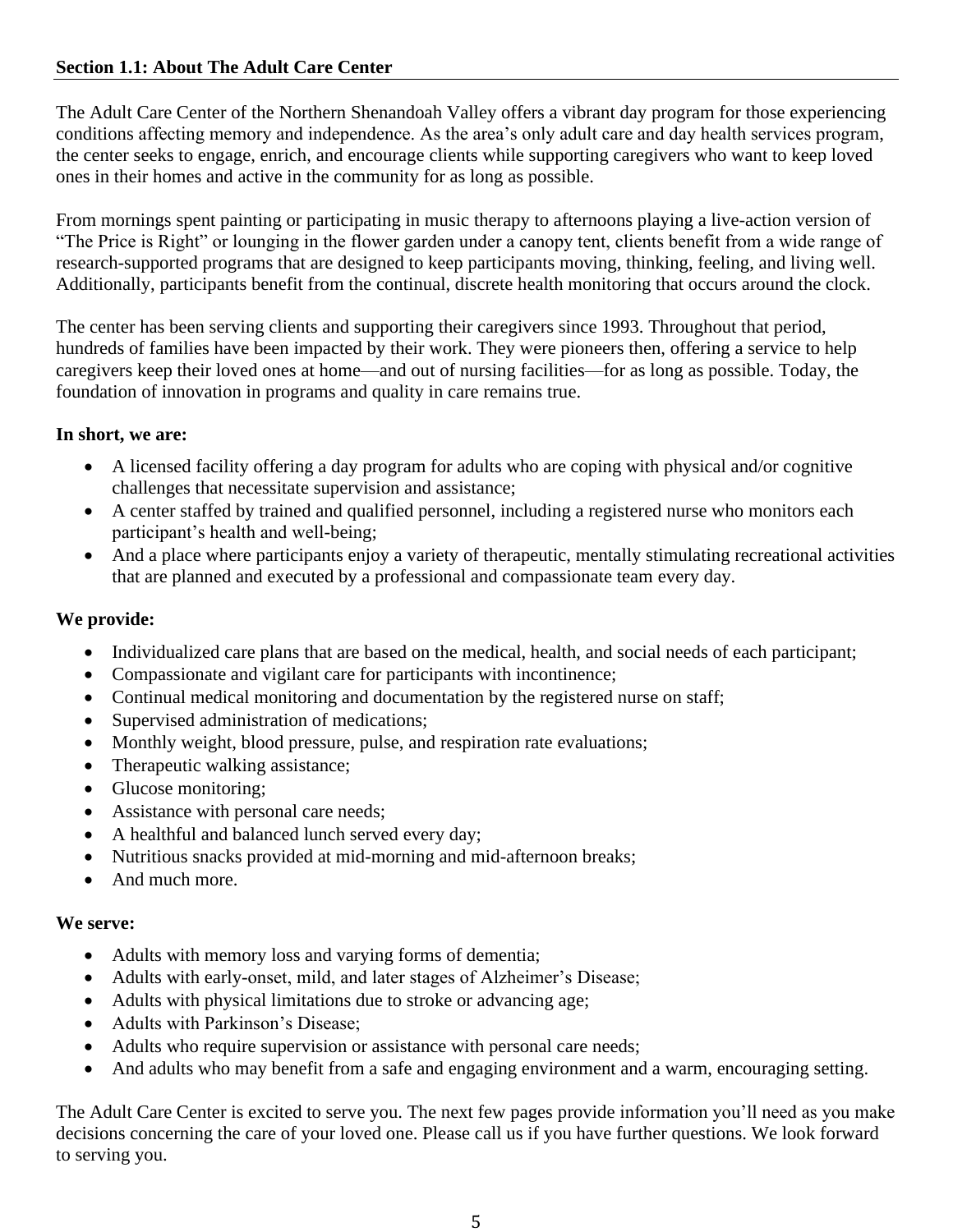#### **Section 1.2: Activities**

# **The Adult Care Center wants your loved one to truly enjoy the time spent at the center. Some of the activities participants engage in while here include:**

- Recreational Therapy Events
- Therapeutic Arts Activities
- Intergenerational Events
- Weekly Film Matinees
- Holiday Celebrations
- Individual and Group Music Therapy\*
- Daily Exercise
- Spirituality Sessions
- Themed Luncheons
- Socialization Periods
- \* Under the Direction of Whitney Lan, MMT











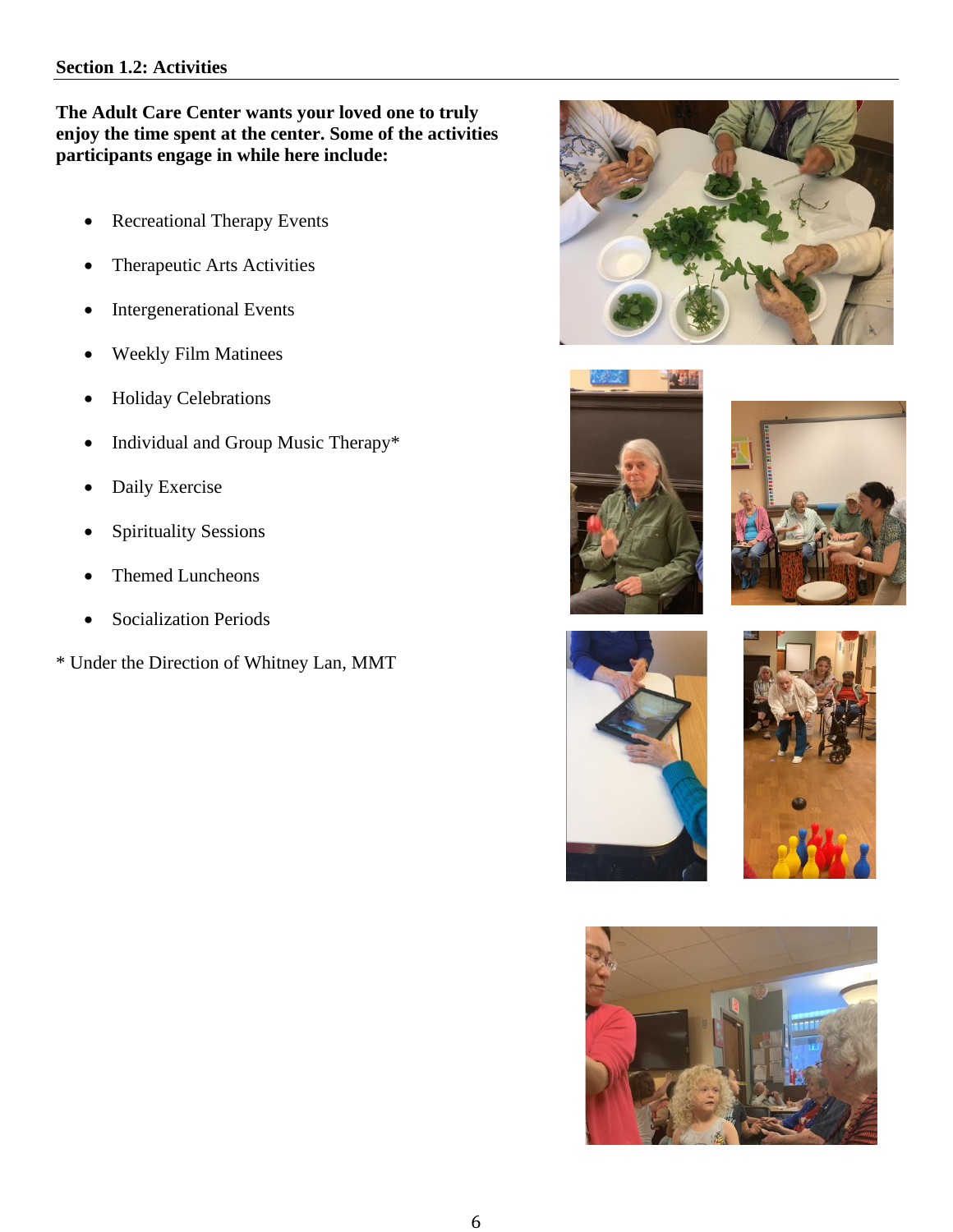# **Hours**

We understand the hectic schedules of caregivers. As such, the Center operates a ten-hour day, five days a week. We are open Monday through Friday from 7:30am to 5:30am.

# **Fee Schedule**

All participants are required to pay for a minimum of two (2) days per week. The daily rate is \$63.00, but a discounted rate is available for those committing to three or more days per week.

| -<br>Commitment | <b>Daily Fee</b> | <b>Weekly Fee</b> |  |  |
|-----------------|------------------|-------------------|--|--|
| 2 days          | \$65.00          | \$130.00          |  |  |
| 3 days          | \$63.00          | \$189.00          |  |  |
| 4 days          | \$63.00          | \$252.00          |  |  |
| 5 days          | \$61.00          | \$305.00          |  |  |

#### **Breakdown of Fees Figure 1.3.1**

**Payments are due in advance of service.** All payments can be made by personal check, or money order and we also accept credit/debit cards. There is a fee of 3% of the total bill being paid if paying with a card. Invoices for the upcoming service period are prepared by the 25th of the month. One half of the total bill is due by the 1st of the month. The balance is due by the 15th of the month.

A 10% fee is added if the first half of the payment is not received by the 8th of the month or if the second half is not received by the 27th.

To better explain our billing, here is an example of how services are billed for the month of February.

**January 25th:** The invoice is prepared and submitted to you.

February 1st: One half of the client's total monthly service fee is due.

February 8th: A 10% fee is added if the 1st half of the total month's service fee is not paid.

**February 15th:** The second half of the total monthly service fee is due.

**February 22nd:** A 10% fee is added if the 2nd half of the total month's service fee is not paid.

If you have any questions about invoicing or fees, please contact the executive director.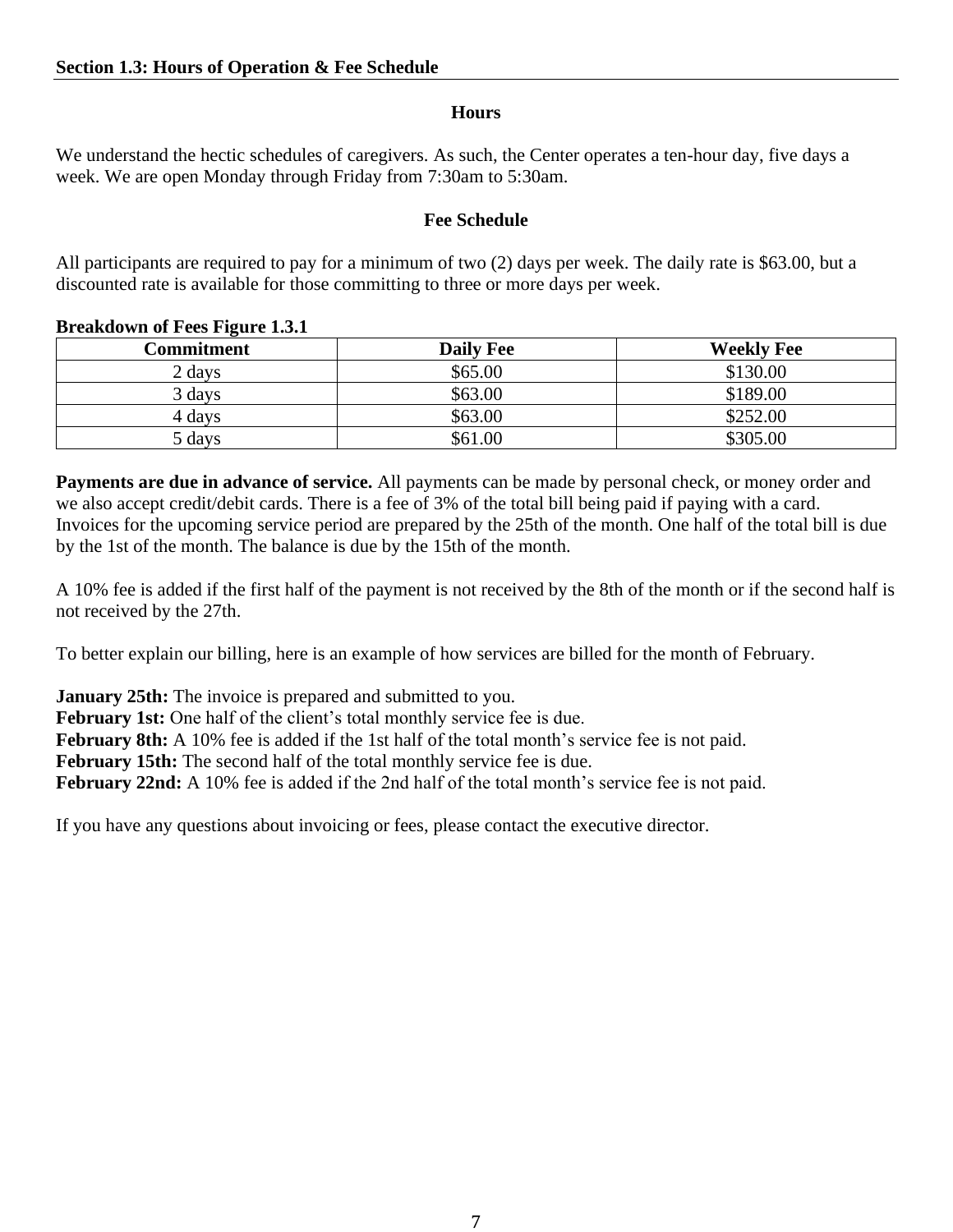### ➢ **Is there a minimum attendance required?**

Attendance of at least two days per week is required. Those days must occur on pre-established set days approved by the executive director. Changes to established days, vacation scheduling, and other issues impacting participation in Center programs should be addressed with the executive director. We request a two-week notice for vacations or prior to withdrawing from the program.

If the participant receives Medicaid assistance, he or she must attend for at least six hours on each scheduled day.

If a participant does not attend on a day he or she is scheduled to do so, you will not be reimbursed for that day (unless the Center is closed for a scheduled holiday or inclement weather).

#### ➢ **How are payments handled?**

Payment is required in advance. One half of the total monthly payment is due on the 1st of the month, and the balance is due on the 15th.

### ➢ **Can I drop off my loved one earlier than 7:30am or pick them up after 5:30pm?**

Our hours are 7:30am to 5:30pm, Monday through Friday. We are unable to open prior to 7:30am, and we do not have staff available after 5:30pm.

### ➢ **What should I do if my loved one cannot be there on a day he or she is scheduled to be?**

Please call us **before 8am** if your loved one will not attend on a scheduled day. We order lunches at 8am, and an accurate count helps us to control costs.

### ➢ **What happens if an emergency occurs while my loved one is at the Center? Why have I been asked to provide two phone numbers?**

We must have two working telephone numbers to contact you or someone you designate in the event of an emergency or other situation requiring you to come pick up your loved one. You may be asked to pick up your loved one, and a prompt response is required.

### ➢ **How are medications handled?**

Medicines must be provided in their original containers and we must have a doctor's order on file to administer any medicines (the prescription itself is not enough). If an order is not provided, you may have to come in to administer the medication.

### ➢ **What if my loved one's medication or health status changes?**

It is critically important that you notify us of any changes to your loved one's health status or prescribed medications. We need to maintain accurate health records and ensure proper medication administration.

### ➢ **Can I drop off my loved one without exiting my vehicle?**

To ensure the safety of all clients, your loved one must be brought **into the building** and into the care of a staff member in the morning. Similarly you must come **inside the building** to pick up your loved one in the afternoon.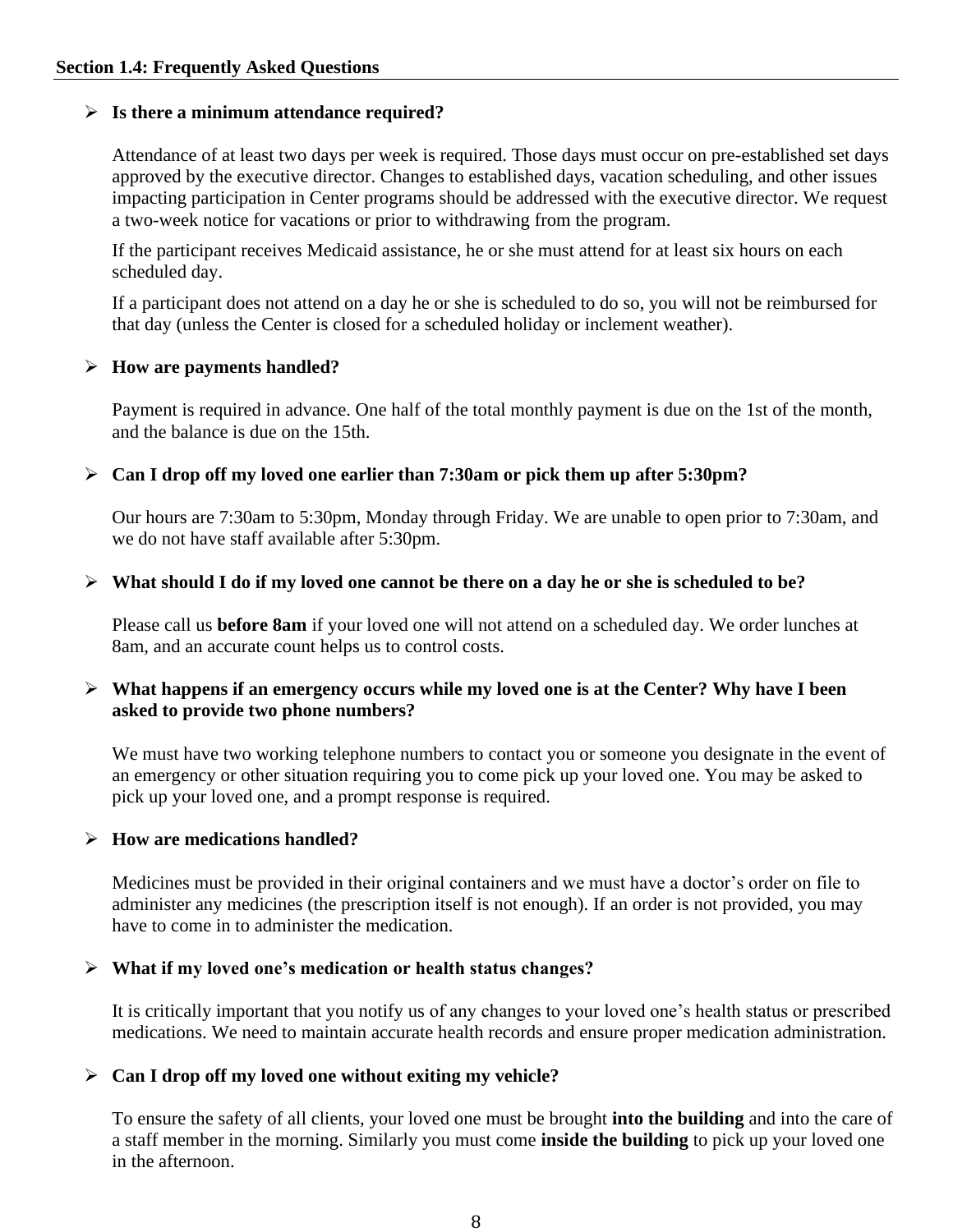

**Before you begin the application process, please call us. It is our pleasure to guide you through the steps needed to enroll your loved one in our programs.** 

The process for enrolling a loved one in Adult Care Center programming is straightforward. We look forward to helping you complete the steps needed for us to serve your family. Once you've called us to ensure you are ready to begin, you will follow these steps:

- 1. Complete the Enrollment Application that begins on the next page. Return it to the center.
- 2. *Once you've heard from a staff member to proceed*, make an appointment with a physician for a physical. The physician will need to complete the Physician's Report Form. **\*\*\*Note: Licensing requirements dictate that your loved one must begin attendance within thirty (30) days of the physician signing the report so please wait until speaking with us before scheduling.**
- 3. Once the completed Enrollment Application and Physician's Report Form are received, we will call you to schedule the required assessment. We ask that you schedule approximately 90 minutes for the assessment. **\*\*\*Note: There is a \$50 assessment fee.**

The Enrollment Application follows this page. It is a two-page document that has been designed so that you can pull the two pages out of this packet before returning it to the Adult Care Center upon completion.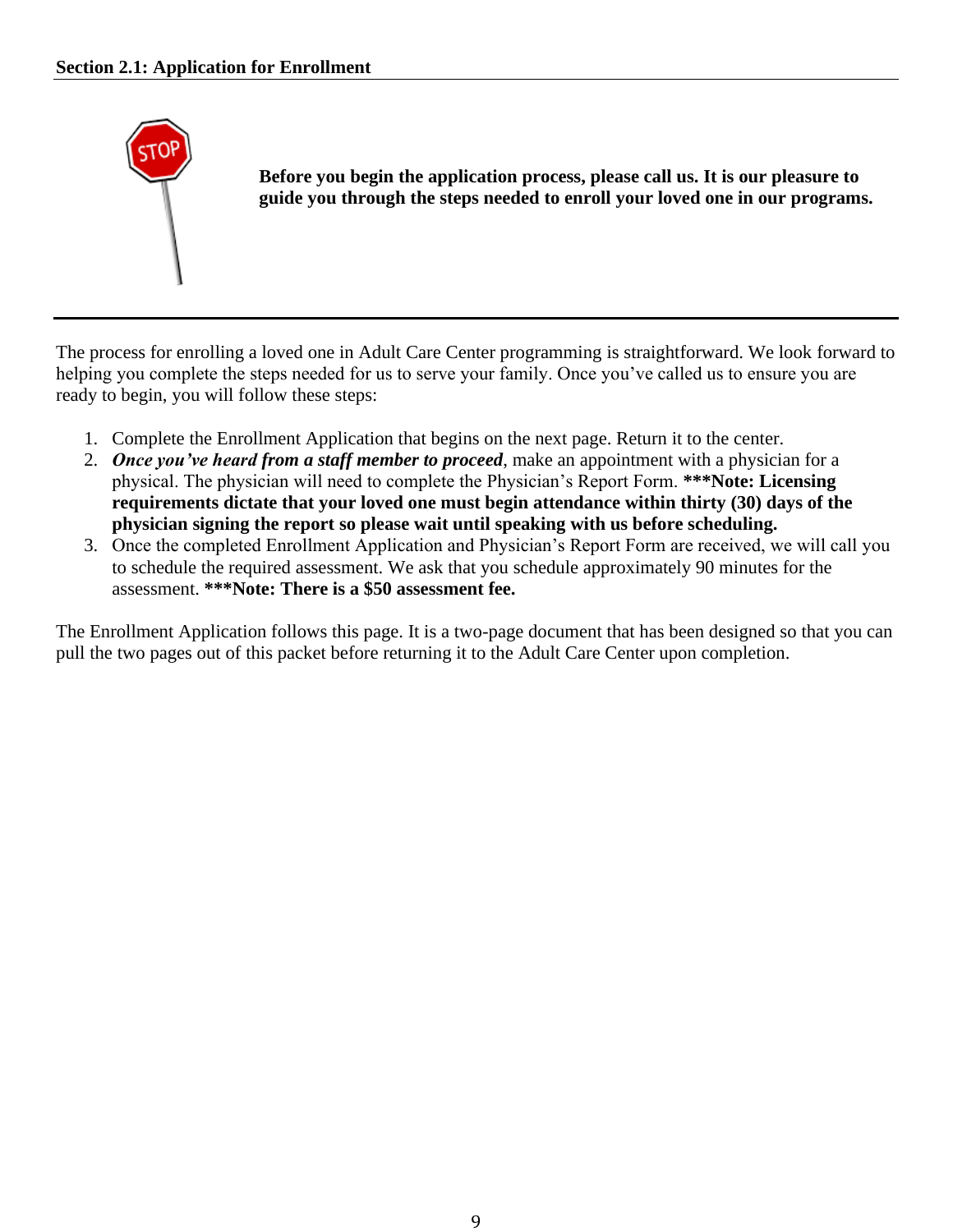# **Adult Care Center of the Northern Shenandoah Valley, Inc. Application for Enrollment**

| Date                                                                                                    |                       |                                                 |                     |                         |                |                   |                    |          |          |  |
|---------------------------------------------------------------------------------------------------------|-----------------------|-------------------------------------------------|---------------------|-------------------------|----------------|-------------------|--------------------|----------|----------|--|
| <b>First Name</b>                                                                                       | Middle Name           | Last Name                                       |                     |                         |                |                   | Preferred Name     |          |          |  |
| Social Security Number                                                                                  | Date of Birth         |                                                 |                     |                         | Age            |                   | Place of Birth     |          |          |  |
| <b>Street Address</b>                                                                                   |                       | City                                            |                     |                         |                |                   | <b>State</b>       |          | Zip Code |  |
| Home Phone Number                                                                                       | <b>Marital Status</b> | $\square$ s $\square$ m $\square$ w $\square$ d |                     |                         | Name of Spouse |                   |                    |          |          |  |
| Provide directions from the ACC to home                                                                 |                       |                                                 |                     |                         |                |                   |                    |          |          |  |
| <b>Present Living Situation</b>                                                                         |                       |                                                 |                     | Name(s) of Caregiver(s) |                |                   |                    |          |          |  |
| Medicaid Number                                                                                         |                       | Other Insurance Name                            |                     |                         |                |                   | Policy Number      |          |          |  |
| <b>Education Level</b>                                                                                  |                       | Former Occupation                               |                     |                         |                | Church            |                    |          |          |  |
| Veteran<br><b>Branch of Service</b><br><b>Wartime Service</b><br>ΤY<br>$\Box N$                         |                       |                                                 |                     |                         |                |                   |                    |          |          |  |
| Nearest Responsible Relative<br>Relationship                                                            |                       |                                                 |                     |                         |                |                   | If Employed, Where |          |          |  |
| <b>Street Address</b>                                                                                   |                       | City                                            |                     |                         |                |                   | <b>State</b>       |          | Zip Code |  |
| Home Phone Number                                                                                       |                       | Work Phone Number                               |                     |                         |                | Cell Phone Number |                    |          |          |  |
| Guardian<br>Power of Attorney                                                                           |                       |                                                 |                     |                         |                |                   |                    |          |          |  |
| Advanced Directives (If DNR order is in effect, an original must be on file at the Center)              |                       |                                                 |                     |                         |                |                   |                    |          |          |  |
| List the Names of Two Persons Who May be Contacted in the Event of an Emergency<br>Name<br>Relationship |                       |                                                 |                     |                         |                |                   |                    |          |          |  |
|                                                                                                         |                       |                                                 |                     |                         |                |                   |                    |          |          |  |
| <b>Street Address</b>                                                                                   |                       | City                                            |                     |                         |                | State             |                    | Zip Code |          |  |
| Home Phone Number                                                                                       |                       | Work Phone Number                               |                     |                         |                | Cell Phone Number |                    |          |          |  |
| Name                                                                                                    |                       |                                                 | Relationship        |                         |                |                   |                    |          |          |  |
| <b>Street Address</b>                                                                                   |                       | City                                            |                     |                         |                |                   | State              |          | Zip Code |  |
| Home Phone Number                                                                                       |                       | Work Phone Number                               |                     |                         |                | Cell Phone Number |                    |          |          |  |
| Primary Physician                                                                                       |                       |                                                 | Office Phone Number |                         |                |                   |                    |          |          |  |
| <b>Street Address</b>                                                                                   |                       | City                                            |                     |                         |                | State             |                    | Zip Code |          |  |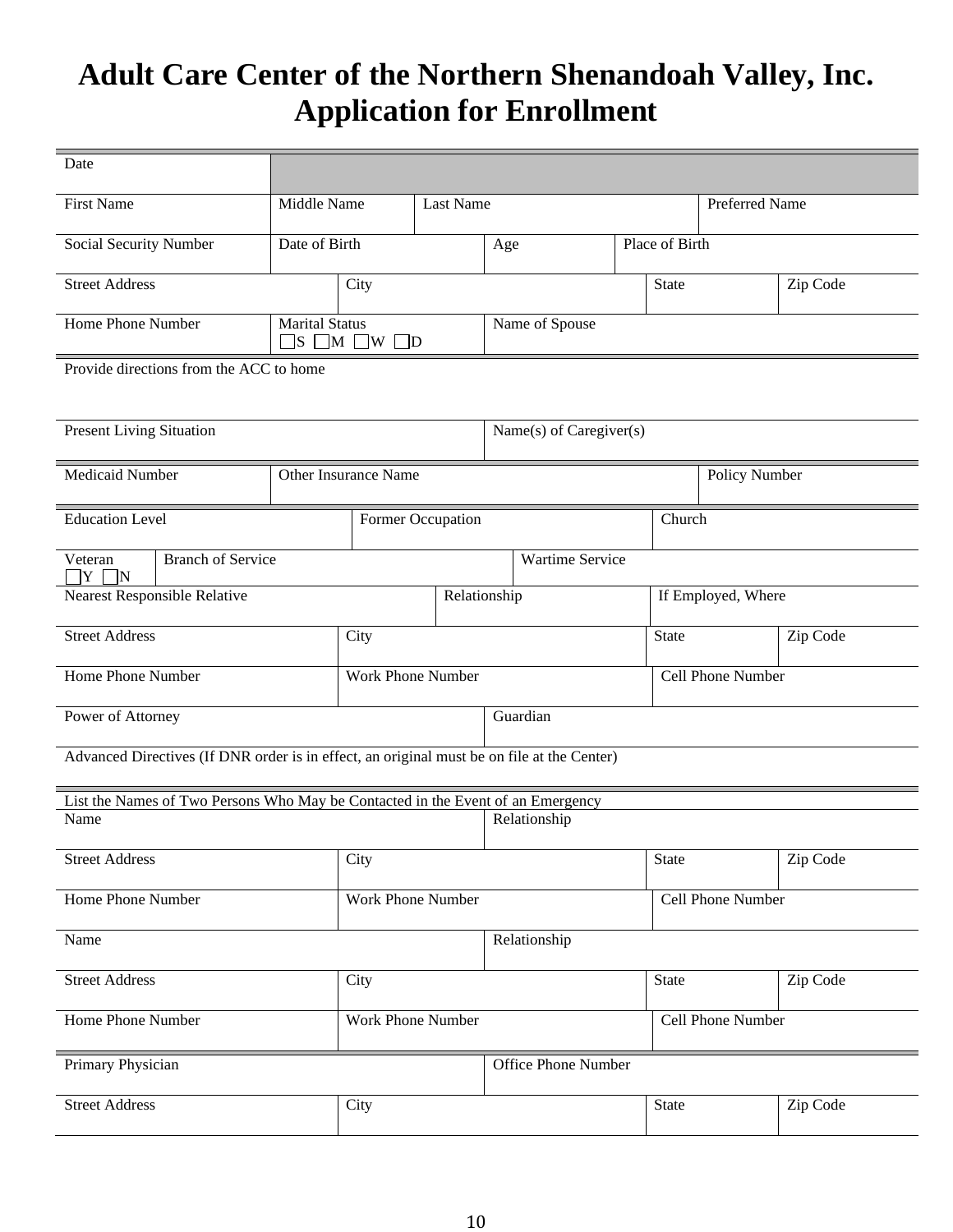| <b>Hospital Preference</b>                                                            |                     |                                             | Date Last Admitted                                                                  |              |          |  |  |  |
|---------------------------------------------------------------------------------------|---------------------|---------------------------------------------|-------------------------------------------------------------------------------------|--------------|----------|--|--|--|
| Other Physicians Rendering Care                                                       |                     |                                             |                                                                                     |              |          |  |  |  |
| Physician Name                                                                        |                     | Office Phone Number                         |                                                                                     | Type of Care |          |  |  |  |
|                                                                                       |                     |                                             |                                                                                     |              |          |  |  |  |
|                                                                                       |                     |                                             |                                                                                     |              |          |  |  |  |
| Other Services Currently Being Received (give agency name)                            |                     | Needed in Day Care                          |                                                                                     |              |          |  |  |  |
| Physical Therapy                                                                      | ÌΥ<br>$\mathbf N$   |                                             |                                                                                     |              |          |  |  |  |
| Speech Therapy                                                                        | IY<br>IN            |                                             |                                                                                     |              |          |  |  |  |
| Occupational Therapy                                                                  | IN                  |                                             |                                                                                     |              |          |  |  |  |
| Dental Care                                                                           | Y<br>IN             |                                             |                                                                                     |              |          |  |  |  |
| In-Home Care (personal care, nursing, home health agency, etc.)                       |                     |                                             |                                                                                     |              | IY<br>IN |  |  |  |
| <b>Social Services</b>                                                                |                     |                                             |                                                                                     |              | IN       |  |  |  |
| ŢΥ<br><b>Contact Name</b><br>$\mathbf N$                                              |                     |                                             |                                                                                     |              |          |  |  |  |
| Planned Days of Attendance<br>$\Box M$ $\Box T$ $\Box W$ $\Box Th$ $\Box F$           | Hours of Attendance | Full Days<br>$\mid \;  Y $<br>$\mathsf{LN}$ | Transportation to Center by<br>$\Box$ Family $\Box$ Other (CNA, Para Transit, etc.) |              |          |  |  |  |
| Best Time to Schedule Assessment Interview and Visit<br>When would you like to start? |                     |                                             |                                                                                     |              |          |  |  |  |
| Signature of Person Completing this Application                                       |                     |                                             |                                                                                     |              |          |  |  |  |
| Printed Name of Person Signing                                                        |                     |                                             |                                                                                     |              |          |  |  |  |
|                                                                                       |                     |                                             |                                                                                     |              |          |  |  |  |

Email Address:

Thank you for your time and interest in the Adult Care Center. Please return this form to us and we will schedule an assessment interview. Upon return of this application and return of the completed physician's report form, we will schedule an assessment interview.

We look forward to talking with you soon.